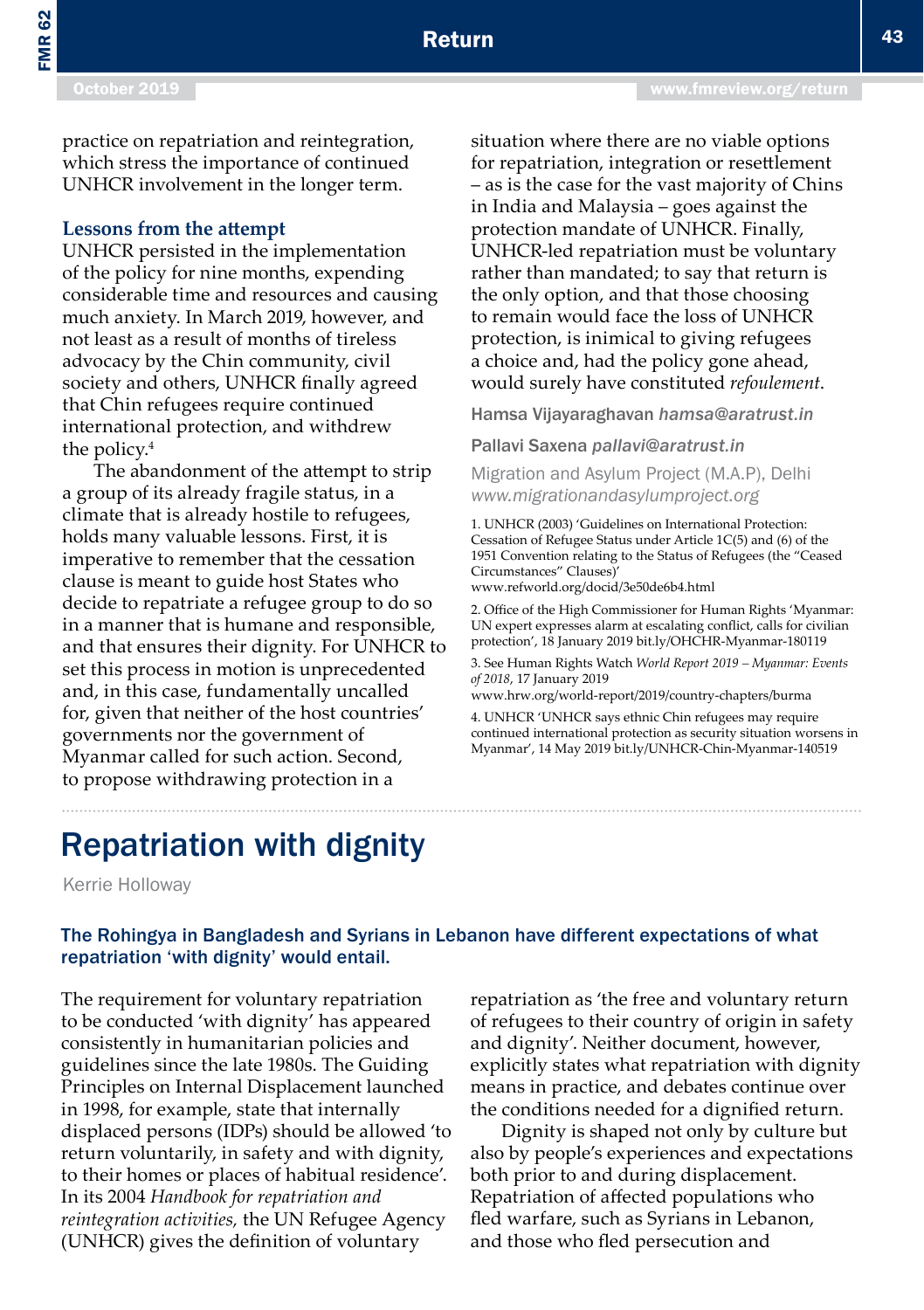# Return

discrimination, such as the Rohingya in Bangladesh, will necessarily look different.

Over the past year, repatriation has been increasingly promoted as a solution to the refugee situations of both Rohingya and Syrians. Based on fieldwork undertaken in two principal host countries, Bangladesh and Lebanon, between March and August 2018,<sup>1</sup> it would appear that there are four main conditions that need to be in place for repatriation to take place in dignity. Repatriation must be culturally and contextually specific; it must not be the result of a false choice between an undignified displacement or an undignified return; it must not lead to further internal displacement once people return; and it must involve the displaced in every stage of the process. Research by the ODI found that all four conditions are currently lacking in the proposed repatriations of the Rohingya and Syrians.

### **Culturally and contextually specific**

For the Rohingya in Bangladesh, dignity was overwhelmingly a social concept grounded in mutual respect, whereas for Syrians in Lebanon dignity was more often an individual concept centred on individual rights.

For Rohingya interviewees in Bangladesh, repatriation with dignity must include citizenship and mean having the same rights as other citizens in Myanmar – neither of which they had previously enjoyed. As a 40-year-old man stated: "Our dignity is our ability to be free in our home and have the citizenship card. Without it, how can we feel dignity?"

Displaced Syrians in Lebanon who fled civil war, however, rarely mentioned citizenship, rights or access to services. Many of the Syrians interviewed said that prior to their displacement they had led comfortable lives enjoying political participation and free health care and education. Despite currently being denied the same rights as Lebanese citizens and having no access to free health care or education, these issues were rarely mentioned when speaking about repatriation. Instead, the aspect that mattered the most to them was security, with more than four



Rohingya refugees make their way down a footpath during a heavy monsoon downpour in Kutupalong refugee settlement, Cox's Bazar<br>district, Bangladesh.

out of five people saying they would not return until it was safe to do so. Many also mentioned the need for guarantees that returnees would not face retribution for fleeing, for refusing to fight, or for failing to support the winning side. As one man explained: "The most important condition for dignified repatriation is security. I want to see security for me and my family."

Dignified repatriation, then, must be highly contextualised. Indeed, in these two cases, Rohingya interviewees often stated that they felt dignified repatriation did not exist, as they did not expect Myanmar would ever agree to give them citizenship, whereas Syrian interviewees were more hopeful and anticipated returning to their country of origin – but only once the war is over and it is safe to do so.

#### **Dignified displacement**

People should not face the false choice of 'choosing' to return home as their only escape from an undignified situation. Many Syrians described this dilemma, noting that their dignity would be reinstated only when they return home. One man explained that if there